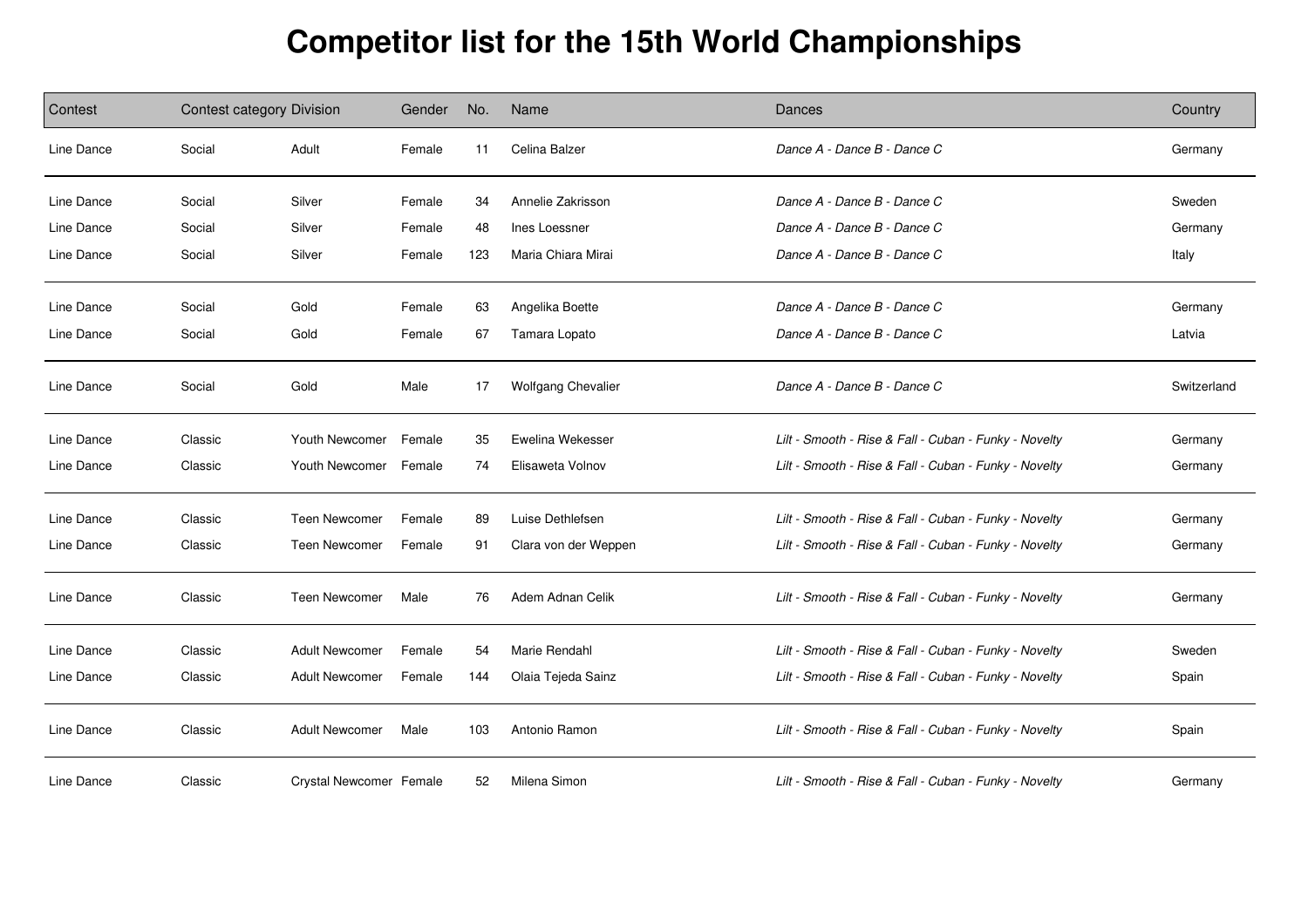| Line Dance | Classic | Diamond Newcomer Female |        | 22  | Federica Bolpagni        | Lilt - Smooth - Rise & Fall - Cuban - Funky - Novelty | Italy   |
|------------|---------|-------------------------|--------|-----|--------------------------|-------------------------------------------------------|---------|
| Line Dance | Classic | Diamond Newcomer Female |        | 51  | Nadine Ludwig Egermann   | Lilt - Smooth - Rise & Fall - Cuban - Funky - Novelty | Germany |
| Line Dance | Classic | Diamond Newcomer Female |        | 78  | Yvonne Hoy               | Lilt - Smooth - Rise & Fall - Cuban - Funky - Novelty | Germany |
| Line Dance | Classic | Diamond Newcomer Male   |        | 8   | <b>Markus Mauchart</b>   | Lilt - Smooth - Rise & Fall - Cuban - Funky - Novelty | Germany |
| Line Dance | Classic | Silver Newcomer         | Female | 14  | Sonja Hampel             | Lilt - Smooth - Rise & Fall - Cuban - Funky - Novelty | Germany |
| Line Dance | Classic | Silver Newcomer         | Female | 47  | Silke Ebert              | Lilt - Smooth - Rise & Fall - Cuban - Funky - Novelty | Germany |
| Line Dance | Classic | Silver Newcomer         | Female | 62  | Anke Padberg             | Lilt - Smooth - Rise & Fall - Cuban - Novelty         | Germany |
| Line Dance | Classic | Silver Newcomer         | Female | 80  | Margareta Schiller       | Lilt - Smooth - Rise & Fall - Cuban - Funky - Novelty | Germany |
| Line Dance | Classic | Silver Newcomer         | Female | 117 | Heike Wechler            | Lilt - Smooth - Rise & Fall - Cuban - Funky - Novelty | Germany |
| Line Dance | Classic | Silver Newcomer         | Female | 122 | Katrin Wehner            | Lilt - Smooth - Rise & Fall - Cuban - Funky - Novelty | Germany |
| Line Dance | Classic | Silver Newcomer         | Female | 133 | Sabine Otto              | Lilt - Smooth - Rise & Fall - Cuban - Funky - Novelty | Germany |
| Line Dance | Classic | Silver Newcomer         | Male   | 132 | Dennis Ryczak            | Lilt - Smooth - Rise & Fall - Cuban - Novelty         | Germany |
| Line Dance | Classic | Gold Newcomer           | Female | 21  | Angelika Dankert         | Lilt - Smooth - Rise & Fall - Cuban - Funky - Novelty | Germany |
| Line Dance | Classic | Gold Newcomer           | Female | 32  | Tina Collin              | Lilt - Smooth - Rise & Fall - Cuban - Funky - Novelty | Sweden  |
| Line Dance | Classic | Gold Newcomer           | Female | 43  | Rosemarie Abraham        | Lilt - Smooth - Rise & Fall - Cuban - Funky - Novelty | Germany |
| Line Dance | Classic | Gold Newcomer           | Female | 53  | Annchristin Rendahl      | Lilt - Smooth - Rise & Fall - Cuban - Funky - Novelty | Sweden  |
| Line Dance | Classic | Gold Newcomer           | Female | 61  | <b>Brigitte Wulff</b>    | Lilt - Smooth - Rise & Fall - Cuban - Funky - Novelty | Germany |
| Line Dance | Classic | Gold Newcomer           | Female | 72  | Isabelle Canteri         | Lilt - Smooth - Rise & Fall - Cuban - Funky - Novelty | France  |
| Line Dance | Classic | Gold Newcomer           | Female | 118 | Maria Pons Miquel        | Lilt - Smooth - Rise & Fall - Cuban - Funky - Novelty | Spain   |
| Line Dance | Classic | Gold Newcomer           | Female | 126 | Silvia Carretero Quevedo | Lilt - Smooth - Rise & Fall - Cuban - Funky - Novelty | Spain   |
| Line Dance | Classic | Gold Newcomer           | Female | 138 | Lola Espinosa Alonso     | Lilt - Smooth - Rise & Fall - Cuban - Funky - Novelty | Spain   |
| Line Dance | Classic | <b>Youth Novice</b>     | Female | 46  | Betija Adriana Strupka   | Lilt - Smooth - Rise & Fall - Cuban - Funky - Novelty | Latvia  |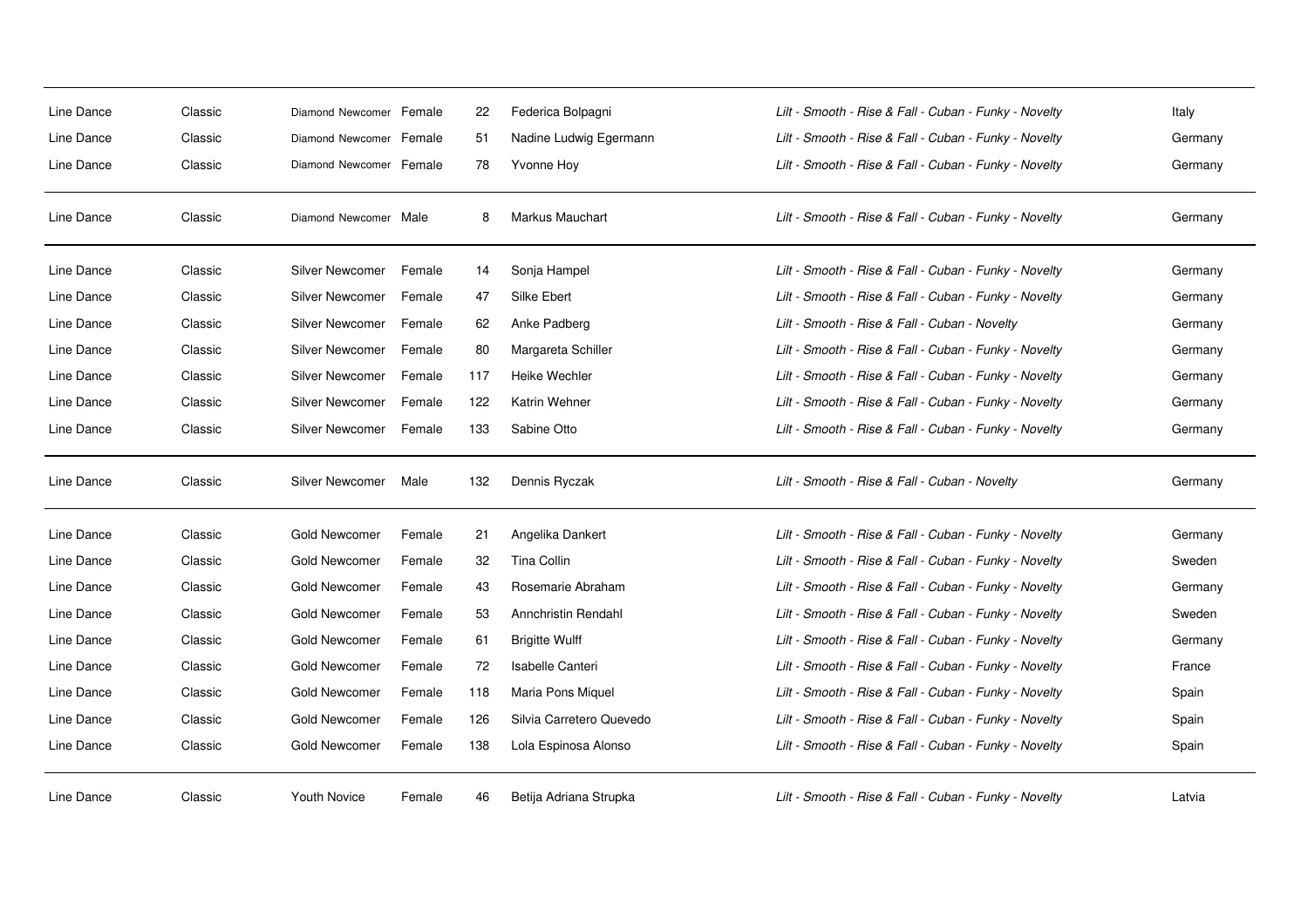| Line Dance<br>Line Dance | Classic<br>Classic | <b>Teen Novice</b><br><b>Teen Novice</b> | Female<br>Female | 73<br>97 | Elena Karvacka<br>Katrine Keita Berzina | Lilt - Smooth - Rise & Fall - Cuban - Funky - Novelty<br>Lilt - Smooth - Rise & Fall - Cuban - Funky - Novelty | Germany<br>Latvia |
|--------------------------|--------------------|------------------------------------------|------------------|----------|-----------------------------------------|----------------------------------------------------------------------------------------------------------------|-------------------|
| Line Dance               | Classic            | <b>Adult Novice</b>                      | Female           | 55       | Celina Behrens                          | Lilt - Smooth - Rise & Fall - Cuban - Funky - Novelty                                                          | Germany           |
| Line Dance               | Classic            | <b>Adult Novice</b>                      | Female           | 83       | Katja Kaiser                            | Lilt - Smooth - Rise & Fall - Cuban - Funky - Novelty                                                          | Germany           |
| Line Dance               | Classic            | <b>Adult Novice</b>                      | Female           | 84       | Leonie Sygo                             | Lilt - Smooth - Rise & Fall - Cuban - Funky - Novelty                                                          | Germany           |
| Line Dance               | Classic            | <b>Adult Novice</b>                      | Female           | 134      | Neus Garrido Bozada                     | Lilt - Smooth - Rise & Fall - Cuban - Funky - Novelty                                                          | Spain             |
| Line Dance               | Classic            | <b>Adult Novice</b>                      | Male             | 93       | Florian Lange                           | Lilt - Smooth - Rise & Fall - Cuban - Funky - Novelty                                                          | Germany           |
| Line Dance               | Classic            | <b>Crystal Novice</b>                    | Female           | 9        | Tanja Wichern                           | Lilt - Smooth - Rise & Fall - Cuban - Funky - Novelty                                                          | Germany           |
| Line Dance               | Classic            | <b>Crystal Novice</b>                    | Female           | 69       | Frida Sellbom Larsson                   | Lilt - Smooth - Rise & Fall - Cuban - Funky - Novelty                                                          | Sweden            |
| Line Dance               | Classic            | <b>Crystal Novice</b>                    | Female           | 105      | Joana Maria Romero                      | Lilt - Smooth - Rise & Fall - Cuban - Funky - Novelty                                                          | Spain             |
| Line Dance               | Classic            | <b>Crystal Novice</b>                    | Female           | 106      | Balbina Sanchez Izquierdo               | Lilt - Smooth - Rise & Fall - Cuban - Funky - Novelty                                                          | Spain             |
| Line Dance               | Classic            | <b>Crystal Novice</b>                    | Female           | 135      | Christina Froehlich                     | Lilt - Smooth - Rise & Fall - Cuban - Funky - Novelty                                                          | Germany           |
| Line Dance               | Classic            | Diamond Novice                           | Female           | 36       | Anunciacion Aguado                      | Lilt - Smooth - Rise & Fall - Cuban - Funky - Novelty                                                          | Spain             |
| Line Dance               | Classic            | Diamond Novice                           | Female           | 108      | Maria Angeles Collado Leal              | Lilt - Smooth - Rise & Fall - Cuban - Funky - Novelty                                                          | Spain             |
| Line Dance               | Classic            | Diamond Novice                           | Female           | 114      | Angelika Wulff                          | Lilt - Smooth - Rise & Fall - Cuban - Funky - Novelty                                                          | Germany           |
| Line Dance               | Classic            | Diamond Novice                           | Male             | 136      | Stefan Brucker                          | Lilt - Smooth - Rise & Fall - Cuban - Funky - Novelty                                                          | Germany           |
| Line Dance               | Classic            | Silver Novice                            | Female           | 10       | Dagmar Raddatz                          | Lilt - Smooth - Rise & Fall - Cuban - Funky - Novelty                                                          | Germany           |
| Line Dance               | Classic            | <b>Silver Novice</b>                     | Female           | 124      | Ina Roentsch                            | Lilt - Smooth - Rise & Fall - Cuban - Funky - Novelty                                                          | Germany           |
| Line Dance               | Classic            | <b>Silver Novice</b>                     | Female           | 125      | Tae-hee Kim                             | Lilt - Smooth - Rise & Fall - Cuban - Funky - Novelty                                                          | South Korea       |
| Line Dance               | Classic            | <b>Silver Novice</b>                     | Male             | 18       | Peter Dressler                          | Lilt - Smooth - Rise & Fall - Cuban - Funky - Novelty                                                          | Germany           |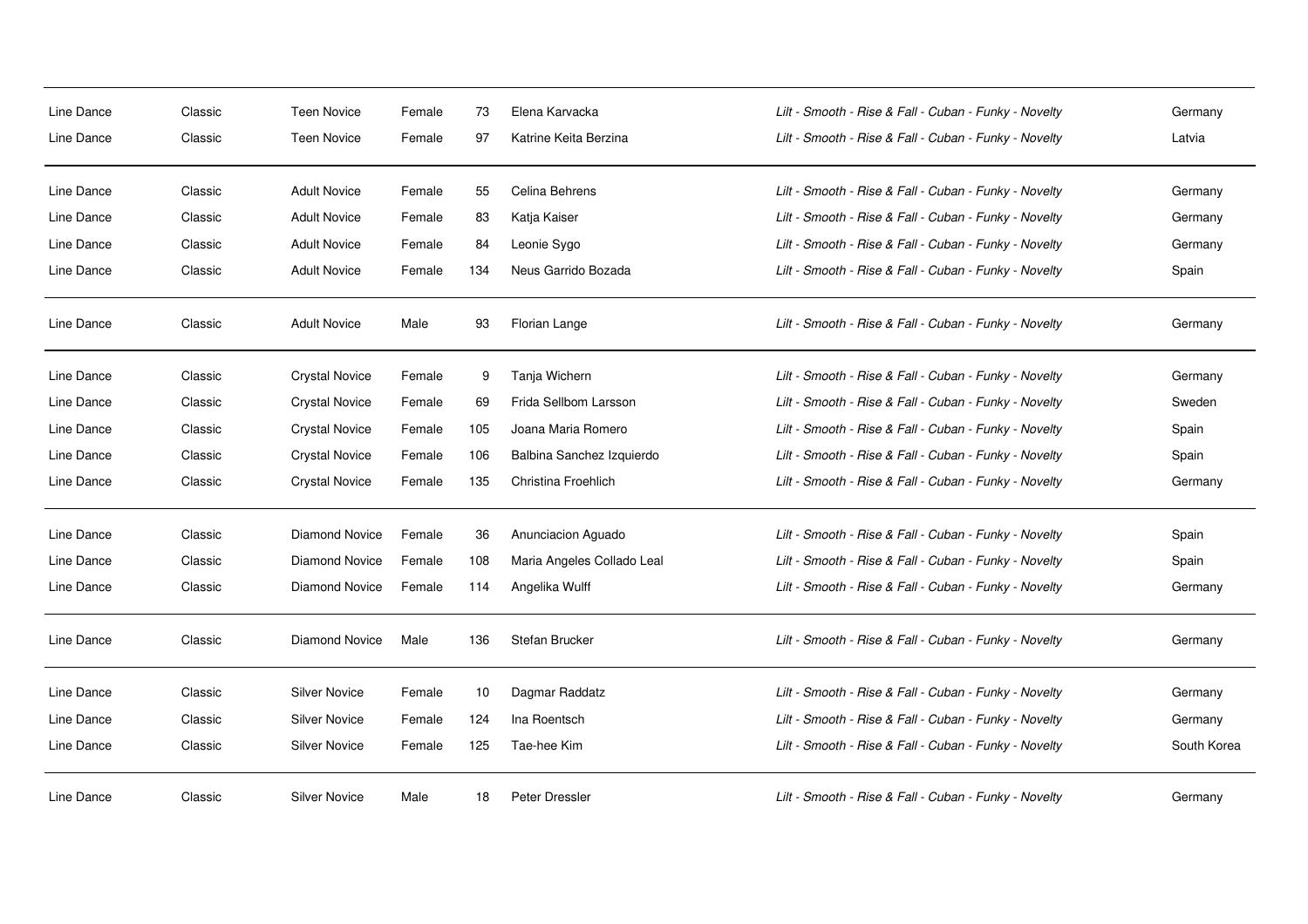| Line Dance | Classic | <b>Gold Novice</b>          | Female | 15  | Monika Gonin Frischknecht | Lilt - Smooth - Rise & Fall - Cuban - Funky - Novelty | Switzerland |
|------------|---------|-----------------------------|--------|-----|---------------------------|-------------------------------------------------------|-------------|
| Line Dance | Classic | <b>Gold Novice</b>          | Female | 64  | Mercedes Odero Duarte     | Lilt - Smooth - Rise & Fall - Cuban - Funky - Novelty | Spain       |
| Line Dance | Classic | <b>Gold Novice</b>          | Female | 104 | Anabel Pais Azaldegui     | Lilt - Smooth - Rise & Fall - Cuban - Funky - Novelty | Spain       |
| Line Dance | Classic | <b>Gold Novice</b>          | Female | 107 | Catalina Martorell Matas  | Lilt - Smooth - Rise & Fall - Cuban - Funky - Novelty | Spain       |
| Line Dance | Classic | <b>Gold Novice</b>          | Female | 109 | Maria Barcelo             | Lilt - Smooth - Rise & Fall - Cuban - Funky - Novelty | Spain       |
| Line Dance | Classic | <b>Gold Novice</b>          | Female | 129 | Susanne Froehlich         | Lilt - Smooth - Rise & Fall - Cuban - Funky - Novelty | Germany     |
|            |         |                             |        |     |                           |                                                       |             |
| Line Dance | Classic | <b>Gold Novice</b>          | Male   | 65  | Roberto Martin Alfonso    | Lilt - Smooth - Rise & Fall - Cuban - Funky - Novelty | Spain       |
| Line Dance | Classic | Teen Intermediate Male      |        | 140 | Mattia Rossi              | Lilt - Smooth - Rise & Fall - Cuban - Funky - Novelty | Italy       |
| Line Dance | Classic | Adult Intermediate Female   |        | 116 | Aukse Klapatauskyte       | Lilt - Smooth - Rise & Fall - Cuban - Funky - Novelty | Lithuania   |
| Line Dance | Classic | Diamond Intermediate Female |        | 12  | <b>Britta Lindner</b>     | Lilt - Smooth - Rise & Fall - Cuban - Funky - Novelty | Germany     |
| Line Dance | Classic | Diamond Intermediate Female |        | 23  | Su-hean Chang             | Lilt - Smooth - Rise & Fall - Cuban - Funky - Novelty | South Korea |
| Line Dance | Classic | Silver Intermediate Female  |        | 40  | So-young Park             | Lilt - Smooth - Rise & Fall - Cuban - Funky - Novelty | South Korea |
| Line Dance | Classic | Silver Intermediate Female  |        | 96  | Manuela Martin            | Lilt - Smooth - Rise & Fall - Cuban - Funky - Novelty | Germany     |
| Line Dance | Classic | Silver Intermediate Male    |        | 60  | Rene Viehrig              | Lilt - Smooth - Rise & Fall - Cuban - Funky - Novelty | Germany     |
| Line Dance | Classic | Gold Intermediate Female    |        | 4   | Patricia Cheylan          | Lilt - Smooth - Rise & Fall - Cuban - Funky - Novelty | France      |
| Line Dance | Classic | Gold Intermediate Female    |        | 38  | Sook-hee Chung            | Lilt - Smooth - Rise & Fall - Cuban - Funky - Novelty | South Korea |
| Line Dance | Classic | Gold Intermediate Female    |        | 50  | Vera Loze                 | Lilt - Smooth - Rise & Fall - Cuban - Funky - Novelty | Latvia      |
| Line Dance | Classic | Gold Intermediate Female    |        | 119 | Eun-Jeong Choi            | Lilt - Smooth - Rise & Fall - Cuban - Funky - Novelty | South Korea |
| Line Dance | Classic | Gold Intermediate Male      |        | 5   | Ruediger Juestel          | Lilt - Smooth - Rise & Fall - Cuban - Funky - Novelty | Germany     |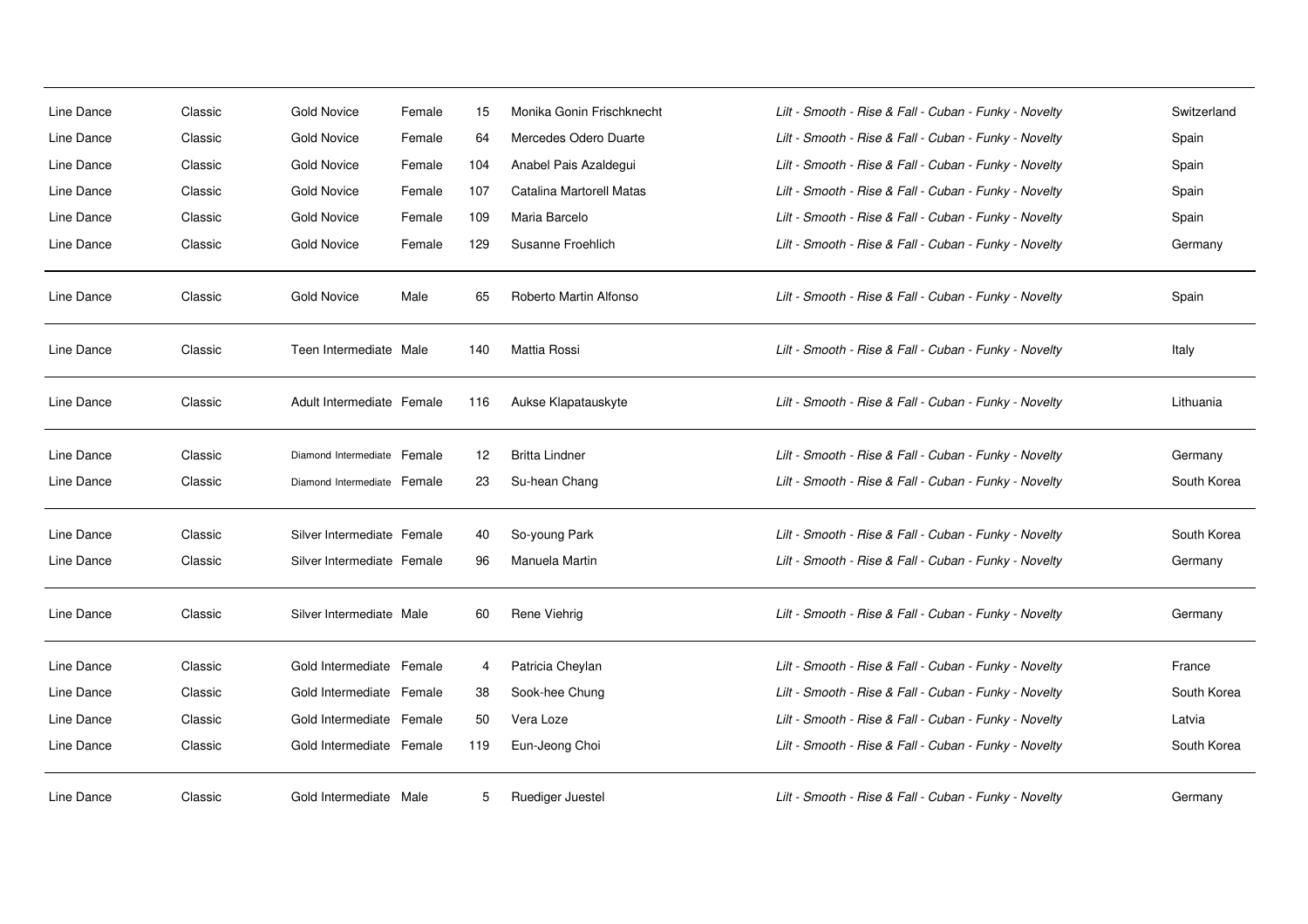| Line Dance | Classic             | Gold Intermediate Male  |        | $\overline{7}$ | Jens Tobias            | Lilt - Smooth - Rise & Fall - Cuban - Funky - Novelty | Germany     |
|------------|---------------------|-------------------------|--------|----------------|------------------------|-------------------------------------------------------|-------------|
| Line Dance | Classic             | <b>Adult Advanced</b>   | Female | 27             | Benedetta Fighera      | Lilt - Smooth - Rise & Fall - Cuban - Funky - Novelty | Italy       |
| Line Dance | Classic             | <b>Adult Advanced</b>   | Female | 29             | Julia Schmid           | Lilt - Smooth - Rise & Fall - Cuban - Funky - Novelty | Germany     |
| Line Dance | Classic             | <b>Adult Advanced</b>   | Female | 100            | Kristiana Skrindzevska | Lilt - Smooth - Rise & Fall - Cuban - Funky - Novelty | Latvia      |
| Line Dance | Classic             | Adult Advanced          | Male   | 113            | Unai Pino Navarro      | Lilt - Smooth - Rise & Fall - Cuban - Funky - Novelty | Spain       |
| Line Dance | Classic             | Diamond Advanced Female |        | 31             | Ute Hahn               | Lilt - Smooth - Rise & Fall - Cuban - Funky - Novelty | Germany     |
| Line Dance | Classic             | Diamond Advanced Female |        | 56             | Katja Billert          | Lilt - Smooth - Rise & Fall - Cuban - Novelty         | Germany     |
| Line Dance | Classic             | Diamond Advanced Female |        | 99             | Eun-jung Hwang         | Lilt - Smooth - Rise & Fall - Cuban - Funky - Novelty | South Korea |
| Line Dance | Classic             | Silver Advanced         | Female | 57             | Eun jung Lee           | Lilt - Smooth - Rise & Fall - Cuban - Funky - Novelty | South Korea |
| Line Dance | Classic             | Silver Advanced         | Female | 79             | Maya Sporri            | Lilt - Rise & Fall - Cuban - Funky - Novelty          | Switzerland |
| Line Dance | Classic             | Silver Advanced         | Male   | 26             | Klaus Mayr             | Lilt - Smooth - Rise & Fall - Cuban - Funky - Novelty | Germany     |
| Line Dance | Classic             | Gold Advanced           | Male   | 59             | Pedro Gallardo         | Lilt - Smooth - Rise & Fall - Cuban - Funky - Novelty | Spain       |
| Line Dance | Classic Open        | Teen Intermediate       |        | 140            | Mattia Rossi           | Lilt - Smooth - Rise & Fall - Cuban - Funky - Novelty | Italy       |
| Line Dance | <b>Classic Open</b> | Diamond Intermediate    |        | 23             | Su-hean Chang          | Lilt - Smooth - Rise & Fall - Cuban - Funky - Novelty | South Korea |
| Line Dance | Classic Open        | Silver Intermediate     |        | 40             | So-young Park          | Lilt - Smooth - Rise & Fall - Cuban - Funky - Novelty | South Korea |
| Line Dance | Classic Open        | Gold Intermediate       |        | 4              | Patricia Cheylan       | Lilt - Smooth - Rise & Fall - Cuban - Funky - Novelty | France      |
| Line Dance | Classic Open        | Gold Intermediate       |        |                | Jens Tobias            | Lilt - Smooth - Rise & Fall - Cuban - Funky - Novelty | Germany     |
| Line Dance | Classic Open        | Gold Intermediate       |        | 38             | Sook-hee Chung         | Lilt - Smooth - Rise & Fall - Cuban - Funky - Novelty | South Korea |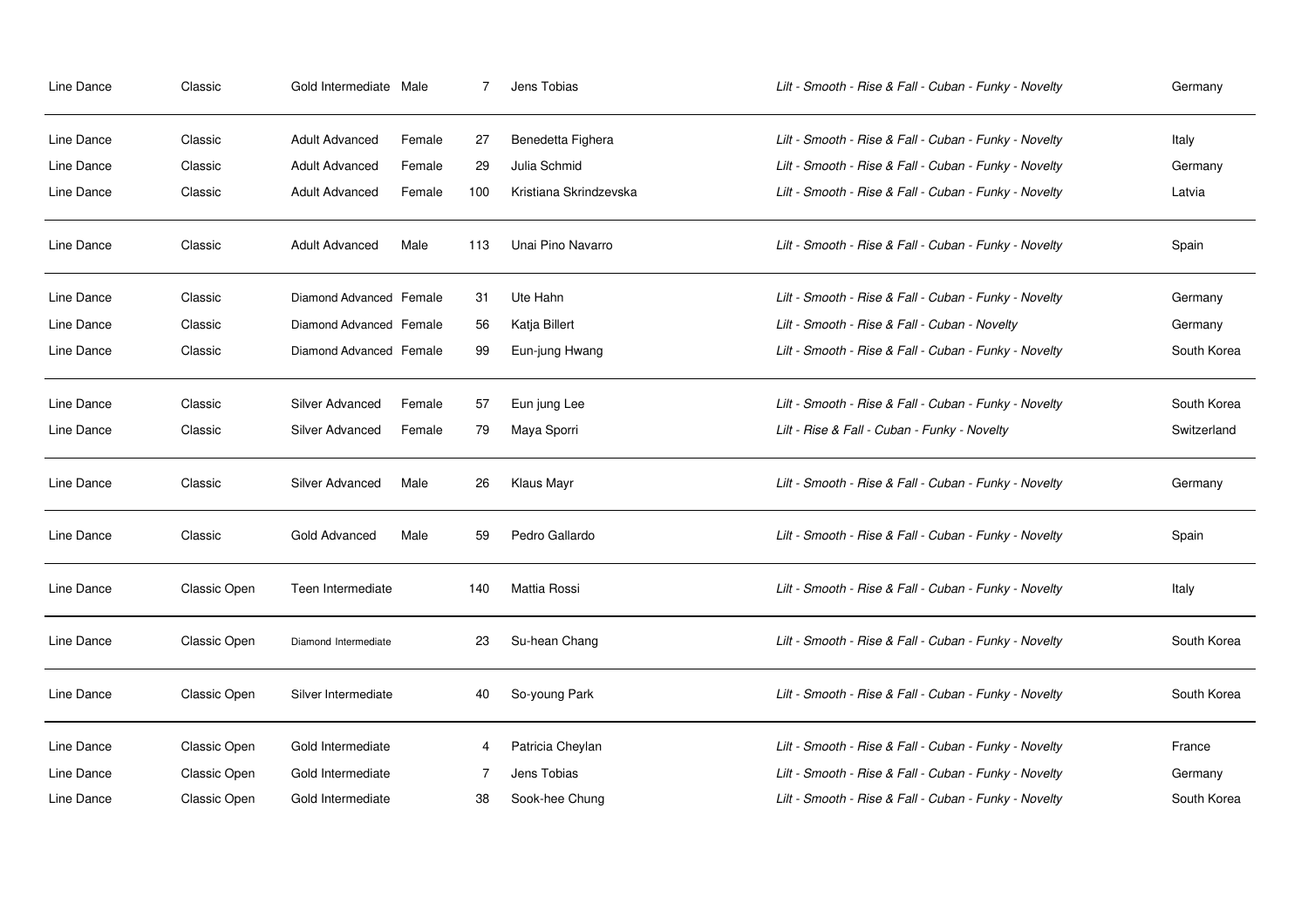| Line Dance | Classic Open | Gold Intermediate     |        | 119 | Eun-Jeong Choi         | Lilt - Smooth - Rise & Fall - Cuban - Funky - Novelty                   | South Korea |
|------------|--------------|-----------------------|--------|-----|------------------------|-------------------------------------------------------------------------|-------------|
| Line Dance | Classic Open | <b>Adult Advanced</b> |        | 27  | Benedetta Fighera      | Lilt - Smooth - Rise & Fall - Cuban - Funky - Novelty                   | Italy       |
| Line Dance | Classic Open | <b>Adult Advanced</b> |        | 29  | Julia Schmid           | Lilt - Smooth - Rise & Fall - Cuban - Funky - Novelty                   | Germany     |
| Line Dance | Classic Open | <b>Adult Advanced</b> |        | 113 | Unai Pino Navarro      | Lilt - Smooth - Rise & Fall - Cuban - Funky - Novelty                   | Spain       |
| Line Dance | Classic Open | Diamond Advanced      |        | 99  | Eun-jung Hwang         | Lilt - Smooth - Rise & Fall - Cuban - Funky - Novelty                   | South Korea |
| Line Dance | Classic Open | Silver Advanced       |        | 57  | Eun jung Lee           | Lilt - Smooth - Rise & Fall - Cuban - Funky - Novelty                   | South Korea |
| Line Dance | Showcase     | Adult                 | Female | 27  | Benedetta Fighera      | Lilt - Smooth - Rise & Fall - Cuban - Funky - Novelty                   | Italy       |
| Line Dance | Showcase     | Adult                 | Female | 29  | Julia Schmid           | Lilt - Smooth - Rise & Fall - Cuban - Funky - Novelty                   | Germany     |
| Line Dance | Showcase     | Adult                 | Female | 100 | Kristiana Skrindzevska | Lilt - Smooth - Rise & Fall - Cuban - Funky - Novelty                   | Latvia      |
| Line Dance | Showcase     | Adult                 | Male   | 113 | Unai Pino Navarro      | Lilt - Smooth - Rise & Fall - Cuban - Funky - Novelty                   | Spain       |
| Line Dance | Showcase     | Diamond               | Female | 31  | Ute Hahn               | Lilt - Smooth - Rise & Fall - Cuban - Funky - Novelty                   | Germany     |
| Line Dance | Showcase     | Silver                | Female | 79  | Maya Sporri            | Lilt - Smooth - Rise & Fall - Funky - Novelty                           | Switzerland |
| Line Dance | Showcase     | Silver                | Male   | 26  | Klaus Mayr             | Lilt - Smooth - Rise & Fall - Cuban - Funky - Novelty                   | Germany     |
| Line Dance | Showcase     | Silver                | Male   | 37  | Giacinto Fassio        | Lilt - Smooth - Rise & Fall - Cuban - Funky - Novelty                   | Italy       |
| Line Dance | Showcase     | Gold                  | Female | 41  | Jin-kyung Yoo          | Lilt - Smooth - Rise & Fall - Cuban - Funky - Novelty                   | South Korea |
| Line Dance | Showcase     | Gold                  | Female | 102 | Hilda van Duuren-Joghi | Lilt - Rise & Fall - Funky - Novelty                                    | Netherlands |
| Line Dance | <b>Stars</b> | MegaStar              | Male   | 44  | Emil Zetterstrom       | Dance A - Dance B - Showcase C - Showcase D - Spotlight Medley E Sweden |             |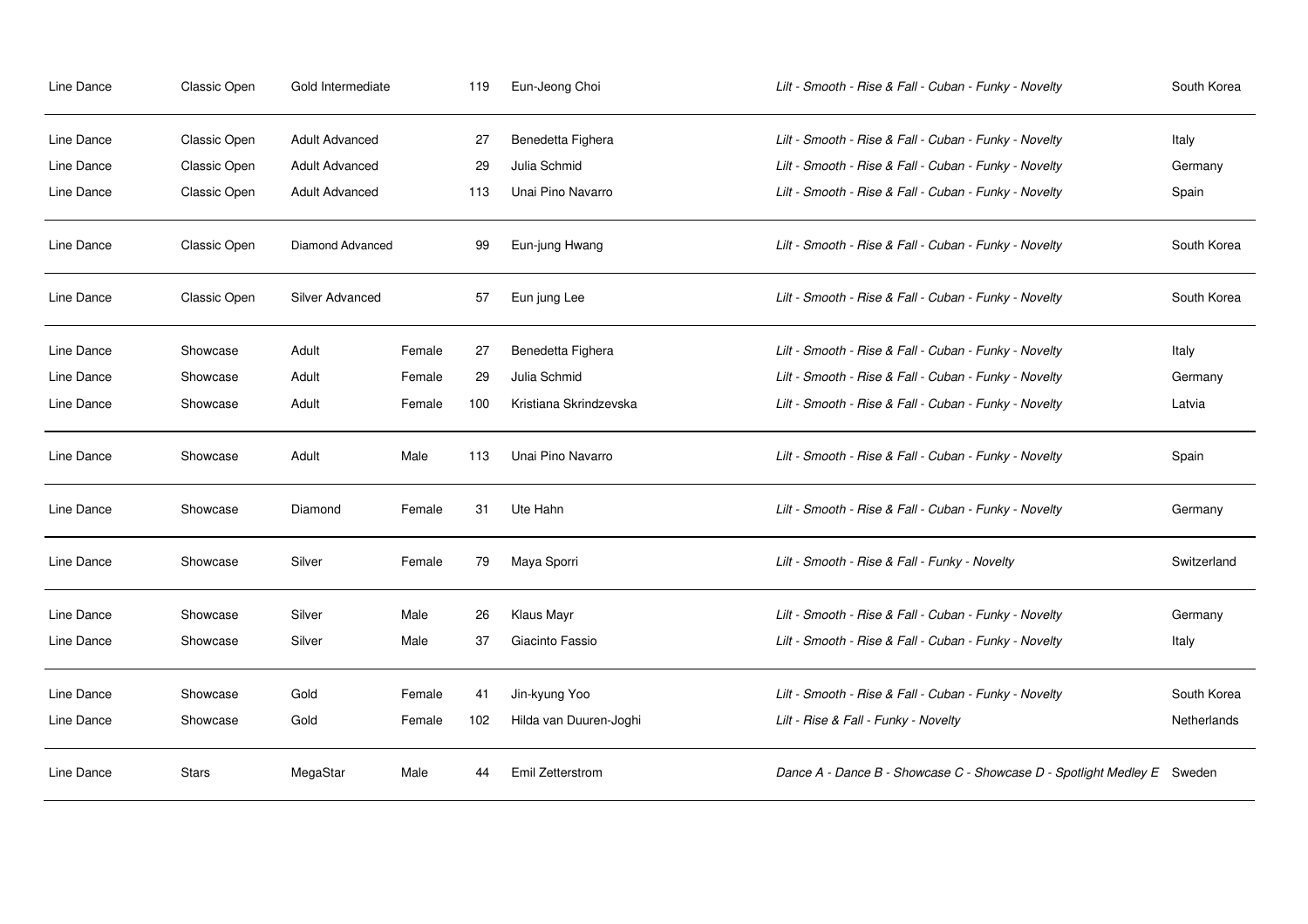| Line Dance | <b>Stars</b> | Regal               | Female | 58  | Eun Young Na               | Dance A - Dance B - Showcase C - Showcase D - Spotlight Medley E South Korea  |              |
|------------|--------------|---------------------|--------|-----|----------------------------|-------------------------------------------------------------------------------|--------------|
| Line Dance | <b>Stars</b> | Regal               | Female | 85  | Monia Di Bella             | Dance A - Dance B - Showcase C - Showcase D - Spotlight Medley E Italy        |              |
| Line Dance | <b>Stars</b> | Regal               | Male   | 20  | Johan Labuschagne          | Dance A - Dance B - Showcase C - Showcase D - Spotlight Medley E South Africa |              |
| Line Dance | <b>Stars</b> | Sapphire            | Female | 25  | Marja van den Boogaard     | Dance A - Dance B - Showcase C - Showcase D - Spotlight Medley E Netherlands  |              |
| Line Dance | Modern       | <b>Teens Ace</b>    |        | 113 | Unai Pino Navarro          | Dance A - Dance B - Dance C                                                   | Spain        |
| Line Dance | Modern       | Teens Ace           |        | 116 | Aukse Klapatauskyte        | Dance A - Dance B - Dance C                                                   | Lithuania    |
| Line Dance | Modern       | Chrome Ace          |        | 12  | <b>Britta Lindner</b>      | Dance A - Dance B - Dance C                                                   | Germany      |
| Line Dance | Modern       | Chrome Ace          |        | 20  | Johan Labuschagne          | Dance A - Dance B - Dance C                                                   | South Africa |
| Line Dance | Modern       | <b>Teens Basic</b>  |        | 46  | Betija Adriana Strupka     | Dance A - Dance B - Dance C                                                   | Latvia       |
| Line Dance | Modern       | <b>Teens Basic</b>  |        | 89  | Luise Dethlefsen           | Dance A - Dance B - Dance C                                                   | Germany      |
| Line Dance | Modern       | <b>Teens Basic</b>  |        | 91  | Clara von der Weppen       | Dance A - Dance B - Dance C                                                   | Germany      |
| Line Dance | Modern       | <b>Teens Basic</b>  |        | 97  | Katrine Keita Berzina      | Dance A - Dance B - Dance C                                                   | Latvia       |
| Line Dance | Modern       | <b>Teens Basic</b>  |        | 144 | Olaia Tejeda Sainz         | Dance A - Dance B - Dance C                                                   | Spain        |
| Line Dance | Modern       | <b>Adults Basic</b> |        | 55  | Celina Behrens             | Dance A - Dance B - Dance C                                                   | Germany      |
| Line Dance | Modern       | <b>Adults Basic</b> |        | 103 | Antonio Ramon              | Dance A - Dance B - Dance C                                                   | Spain        |
| Line Dance | Modern       | <b>Adults Basic</b> |        | 134 | Neus Garrido Bozada        | Dance A - Dance B - Dance C                                                   | Spain        |
| Line Dance | Modern       | <b>Chrome Basic</b> |        | 22  | Federica Bolpagni          | Dance A - Dance B - Dance C                                                   | Italy        |
| Line Dance | Modern       | Chrome Basic        |        | 36  | Anunciacion Aguado         | Dance A - Dance B - Dance C                                                   | Spain        |
| Line Dance | Modern       | Chrome Basic        |        | 105 | Joana Maria Romero         | Dance A - Dance B - Dance C                                                   | Spain        |
| Line Dance | Modern       | Chrome Basic        |        | 106 | Balbina Sanchez Izquierdo  | Dance A - Dance B - Dance C                                                   | Spain        |
| Line Dance | Modern       | Chrome Basic        |        | 108 | Maria Angeles Collado Leal | Dance A - Dance B - Dance C                                                   | Spain        |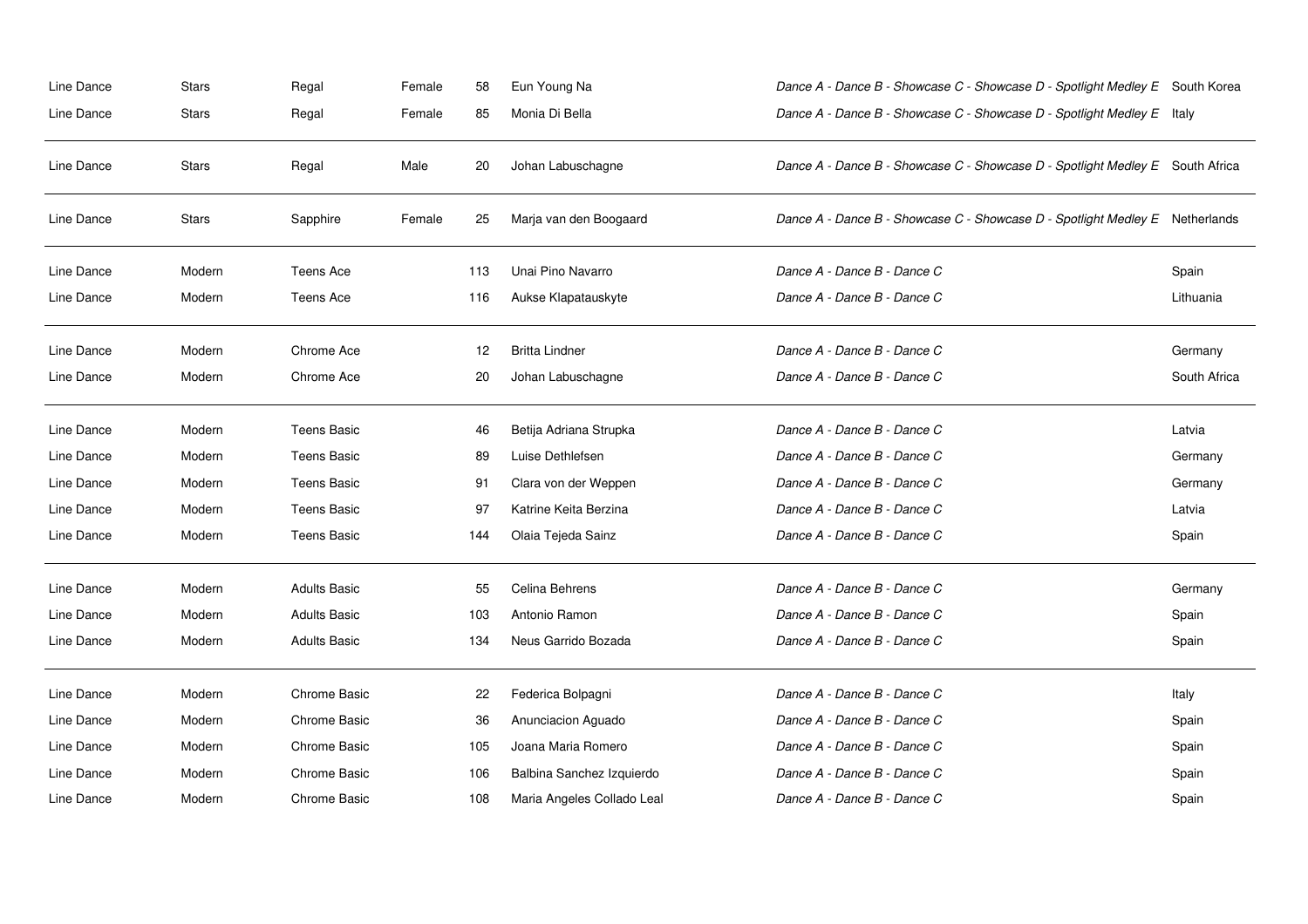| Line Dance         | Modern      | <b>Platinum Basic</b> | 10  | Dagmar Raddatz             | Dance A - Dance B - Dance C | Germany |
|--------------------|-------------|-----------------------|-----|----------------------------|-----------------------------|---------|
| Line Dance         | Modern      | <b>Platinum Basic</b> | 53  | Annchristin Rendahl        | Dance A - Dance B - Dance C | Sweden  |
| Line Dance         | Modern      | <b>Platinum Basic</b> | 104 | Anabel Pais Azaldegui      | Dance A - Dance B - Dance C | Spain   |
| Line Dance         | Modern      | <b>Platinum Basic</b> | 107 | Catalina Martorell Matas   | Dance A - Dance B - Dance C | Spain   |
| Line Dance         | Modern      | <b>Platinum Basic</b> | 109 | Maria Barcelo              | Dance A - Dance B - Dance C | Spain   |
| Line Dance         | Modern      | Platinum Basic        | 118 | Maria Pons Miquel          | Dance A - Dance B - Dance C | Spain   |
| Line Dance         | Modern      | Platinum Basic        | 138 | Lola Espinosa Alonso       | Dance A - Dance B - Dance C | Spain   |
| Line Dance         | Renegade    | Youth                 | 46  | Betija Adriana Strupka     | Renegade                    | Latvia  |
| Choreography Dance | Country     | Newcomer/Novice       | 104 | Anabel Pais Azaldegui      | - En el Coche               | Spain   |
| Choreography Dance | Country     | Newcomer/Novice       | 114 | Angelika Wulff             | - Rusty Old Bronco          | Germany |
| Choreography Dance | Country     | Intermediate/Advanced | 29  | Julia Schmid               | - Fire and Water            | Germany |
| Choreography Dance | Country     | Intermediate/Advanced | 128 | Jutta Leyh                 | - While Love Remains        | Germany |
| Choreography Dance | Non-Country | Newcomer/Novice       | 55  | Celina Behrens             | - Today's The Day           | Germany |
| Choreography Dance | Non-Country | Newcomer/Novice       | 75  | Rosa Maria Font Fernandez  | - Sera Perche Ti Amo        | Spain   |
| Choreography Dance | Non-Country | Newcomer/Novice       | 76  | Adem Adnan Celik           | - Snowman                   | Germany |
|                    |             |                       |     |                            | - Lie to me                 |         |
| Choreography Dance | Non-Country | Newcomer/Novice       | 106 | Balbina Sanchez Izquierdo  | - Entertainment             | Spain   |
| Choreography Dance | Non-Country | Newcomer/Novice       | 108 | Maria Angeles Collado Leal | - Salsa Flamenca            | Spain   |
|                    |             |                       |     |                            | - Tacones Rojos             |         |
|                    |             |                       |     |                            | - My Heart                  |         |
| Choreography Dance | Non-Country | Newcomer/Novice       | 113 | Unai Pino Navarro          | - Cancion Bonita            | Spain   |
|                    |             |                       |     |                            | - Head & Heart              |         |
| Choreography Dance | Non-Country | Newcomer/Novice       | 142 | Joan Morro Vallori         | - Just Needed More          | Spain   |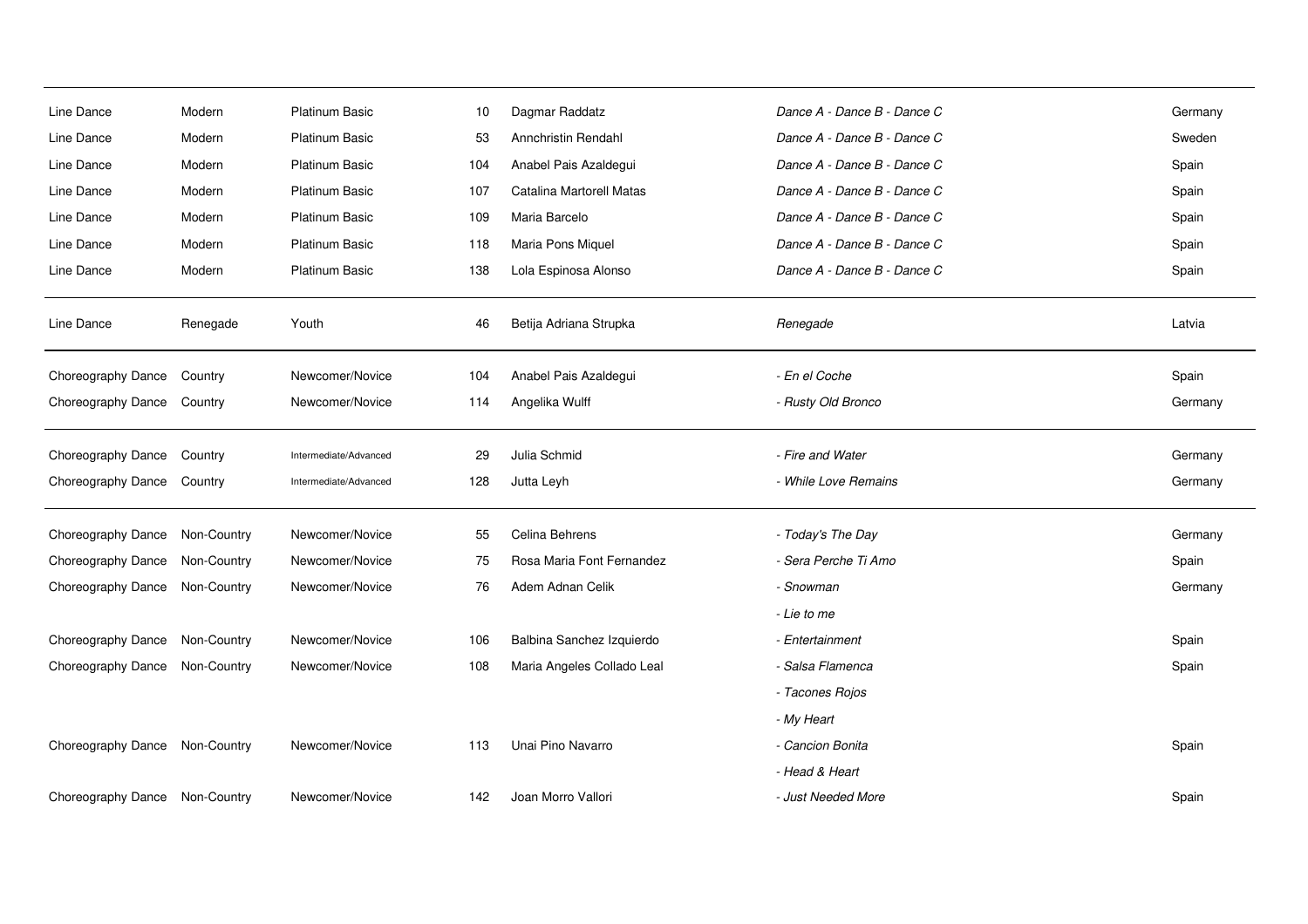| Choreography Dance | Non-Country | Intermediate/Advanced | 55  | Celina Behrens                              | - I Guess I'm In Love                                                                              | Germany                  |
|--------------------|-------------|-----------------------|-----|---------------------------------------------|----------------------------------------------------------------------------------------------------|--------------------------|
| Choreography Dance | Non-Country | Intermediate/Advanced | 113 | Unai Pino Navarro                           | - La Di Da                                                                                         | Spain                    |
| Choreography Dance | Non-Country | Intermediate/Advanced | 116 | Aukse Klapatauskyte                         | - Good Feeling                                                                                     | Lithuania                |
| Choreography Dance | Non-Country | Intermediate/Advanced | 142 | Joan Morro Vallori                          | - Fai Rumore De                                                                                    | Spain                    |
|                    |             |                       |     |                                             | - Slomo                                                                                            |                          |
|                    |             |                       |     |                                             | - If The World Was Ending                                                                          |                          |
| Pro-Am Dance       | Classic     | <b>Teen Novice</b>    | 141 | Mattia Rossi and Giulia Testaferrata        | Night Club - Cha Cha - Waltz - Two Step - West Coast                                               | Italy                    |
| Pro-Am Dance       | Classic     | Adult Intermediate    | 30  | Julia Schmid and Barry Arbeider             | Triple Two - Polka - Night Club - Cha Cha - Waltz - Two Step - East Coast - West Coast Germany     |                          |
| Pro-Am Dance       | Classic     | <b>Diamond Novice</b> | 39  | Renata De Biasi and Alessandro Ballardin    | Triple Two - Polka - Night Club - Cha Cha - Waltz - Two Step - East Coast - West Coast   Italy     |                          |
| Pro-Am Dance       | Classic     | Diamond Novice        | 115 | Angelika Wulff and Sebastian Froehlich Damp | Polka - Night Club - Cha Cha - Waltz - Two Step - East Coast - West Coast Germany                  |                          |
| Pro-Am Dance       | Classic     | Diamond Intermediate  | 86  | Monia Di Bella and Vittorio Anelli          | Night Club - Cha Cha - Waltz - Two Step - East Coast - West Coast                                  | Italy                    |
| Pro-Am Dance       | Classic     | Silver Intermediate   | 82  | Tambriz Deambrosi and Giulia Testaferrata   | Night Club - Cha Cha - Waltz - Two Step - East Coast - West Coast                                  | Switzerland              |
| Pro-Am Dance       | Classic     | Gold Newcomer         | 16  | Monika Gonin Frischknecht and Roy Hoeben    | Triple Two - Polka - Night Club - Cha Cha - Waltz - Two Step - East Coast - West Coast Switzerland |                          |
| Pro-Am Dance       | Classic     | Gold Intermediate     | 42  | Jin-kyung Yoo and Dorsey Napier             | Night Club - Cha Cha - Waltz - Two Step - East Coast - West Coast                                  | South Korea              |
| Pro-Am Dance       | Classic     | Gold Intermediate     | 81  | Lucia Dellutri and Vittorio Anelli          | Triple Two - Polka - Night Club - Cha Cha - Waltz - Two Step - East Coast - West Coast   Italy     |                          |
| Pro-Am Dance       | Classic     | Gold Intermediate     | 127 | Jutta Leyh and Mathias Eberius              | Triple Two - Polka - Night Club - Cha Cha - Waltz - Two Step - East Coast - West Coast Germany     |                          |
| Pro-Am Dance       | Spotlight   | Adult                 | 112 | Pat Quick and Josh Zuniga                   | Dance A                                                                                            | United States of America |
| Couples Dance      | Social      | Teen                  | 49  | Emily Taut and Philipp Keller               | Night Club - Two Step - Cha Cha - East Coast - West Coast                                          | Germany                  |